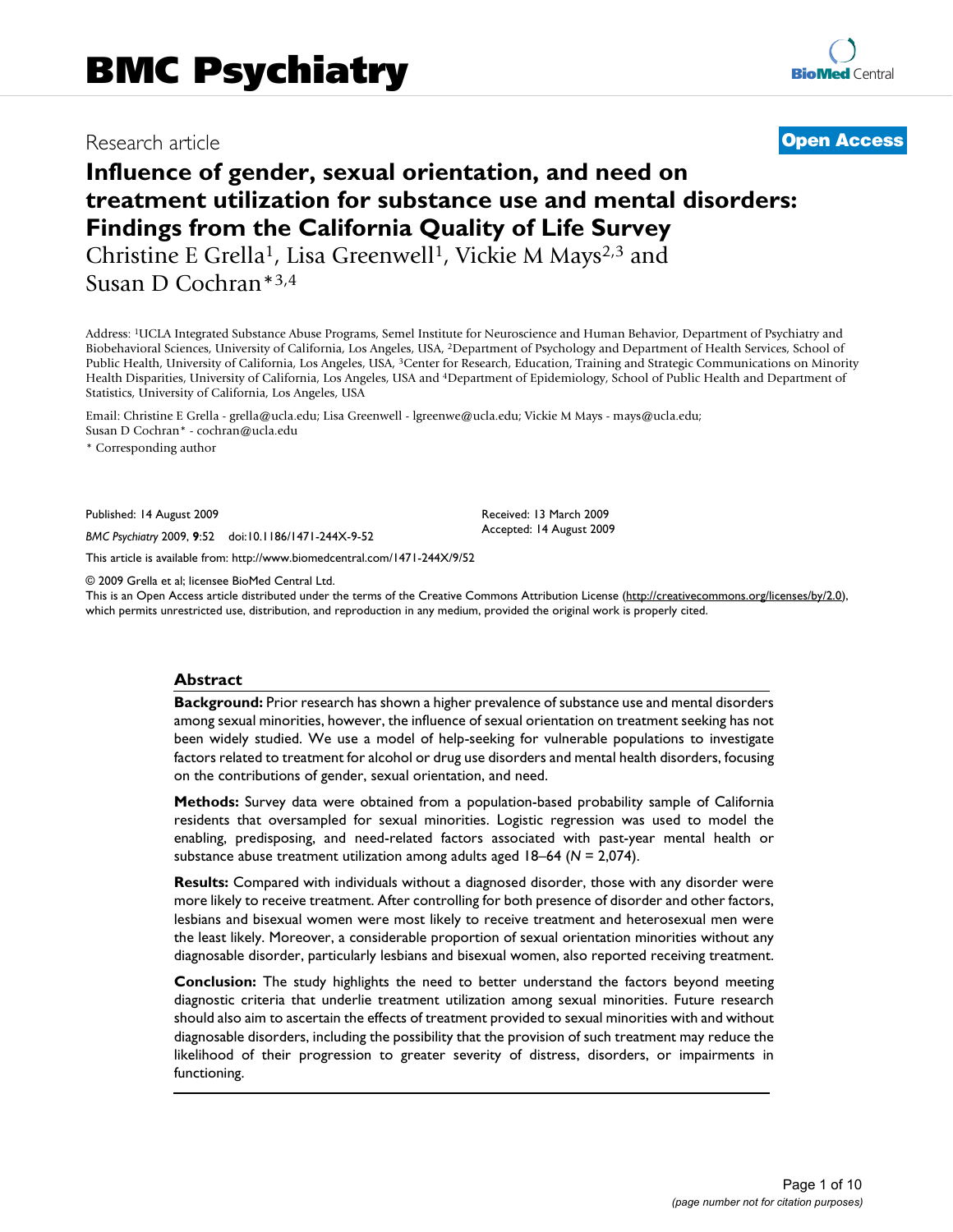## **Background**

It is generally understood that the great majority of individuals with psychiatric disorders, including both mental and substance use disorders, do not receive treatment for them [[1](#page-8-0)[-3\]](#page-8-1). Many studies focusing on issues that pertain to unmet need for mental health treatment have found that underutilization of treatment is highest among those groups that are traditionally underserved, including the elderly, racial/ethnic minorities, those with low-incomes, the uninsured, and residents of rural areas [[3](#page-8-1),[4](#page-8-2)]. It is also well documented that utilization of substance abuse treatment services is higher among individuals who have cooccurring mental disorders [[5](#page-8-3)]. Further, treatment use varies by several key sociodemographic characteristics. For example, after controlling for number of disorders and other demographic characteristics, men with at least one past-year disorder had nearly twice the odds of having received substance abuse services, compared with women. In contrast, women were more likely to seek mental health treatment, after controlling for both the presence of psychiatric disorder and its severity [\[6](#page-8-4)]. One group that has been identified as heavier users of mental health services is lesbians, gay men, and bisexual individuals [[7](#page-8-5)], although the reasons for this are not well understood [[8](#page-8-6)]. This paper examines the relationship of gender and sexual orientation with treatment received for substance use or mental disorders in a population-based survey.

#### *Prevalence of substance use and mental disorders among sexual minority groups*

Prior epidemiological surveys, both population-based and respondent-driven, have shown that minority sexual orientation populations report higher rates of drug use and related problems than do others [\[9](#page-8-7)[,10\]](#page-8-8). Findings regarding alcohol use among sexual minorities are less consistent and often limited by the challenges of obtaining representative samples [\[11](#page-8-9)]. Analyses conducted with national survey data have shown lower rates of alcohol abstention and higher rates of alcohol use and problem drinking among homosexually active women compared with heterosexually active women, but no difference between homosexually active and heterosexually active men, controlling for sociodemographic characteristics [[12](#page-8-10)]. In contrast, Hughes and colleagues found no differences between lesbians and heterosexual women in selfreported alcohol problems using national survey data [[13](#page-8-11)]. Other studies have found few differences in alcohol consumption or symptoms of alcohol dependence among men with same-sex partners compared to men with opposite-sex partners [[14,](#page-8-12)[15](#page-8-13)]. However, there may be differences between gay men and lesbians in their patterns of substance use, with gay men having higher rates of inhalant and marijuana use compared with lesbians, and with older age associated with reduced marijuana use among lesbians, but not gay men [\[16](#page-8-14)].

Additional evidence comes from a population-based survey of women aged 18 to 29 in low-income neighborhoods in Northern California; women who reported having both male and female sexual partners had significantly higher rates of injection drug use compared with others [[17](#page-8-15)]. Similarly, a survey of women in California showed that homosexually experienced women, particularly those who had both male and female sexual partners, reported higher and riskier alcohol use compared with exclusively heterosexually experienced women [[18\]](#page-8-16). Stall and colleagues [[10\]](#page-8-8) surveyed men in 4 major urban areas who reported having male sex partners and found they had elevated levels of alcohol-related problems and recreational drug use. Moreover, their substance use was associated in complex ways with adverse early life circumstances, social and sexual practices, current mental health status, and degree of connection to gay male culture.

Elevated rates of some common mental disorders among sexual orientation minorities have also been demonstrated [[19\]](#page-8-17). Using the National Comorbidity Survey, Gilman and colleagues found that women with same-sex sexual partners had a significantly higher likelihood of having any psychiatric disorder in the past year, including major depression, simple phobia, and posttraumatic stress disorder, compared with women who had only male partners [[15](#page-8-13)]. Men reporting same-sex sexual partners were more likely than men reporting only oppositesex partners to have an anxiety, mood, or substance use disorder. Cochran and colleagues [\[7\]](#page-8-5) used national survey data to show that gay/bisexual men had a higher prevalence of depression, panic attacks, and psychological distress compared with heterosexual men, whereas lesbian/ bisexual women had a greater prevalence of generalized anxiety disorder than heterosexual women. Last, a recent study showed higher rates of hazardous drinking, lifetime and current depression, and childhood sexual abuse among sexual minority women, compared with heterosexual women who were matched on demographics [\[20\]](#page-8-18).

Several explanations have been posited for the generally higher prevalence of both substance use and mental health disorders among sexual minority populations. One study using national survey data showed that women who reported same-sex sexual partners spent more time in bars and party settings, and that these women consumed more alcohol in these settings, compared with exclusively heterosexual women [\[21\]](#page-8-19). Although gay men spent more time in bars than bisexual and heterosexual men, rates of heavy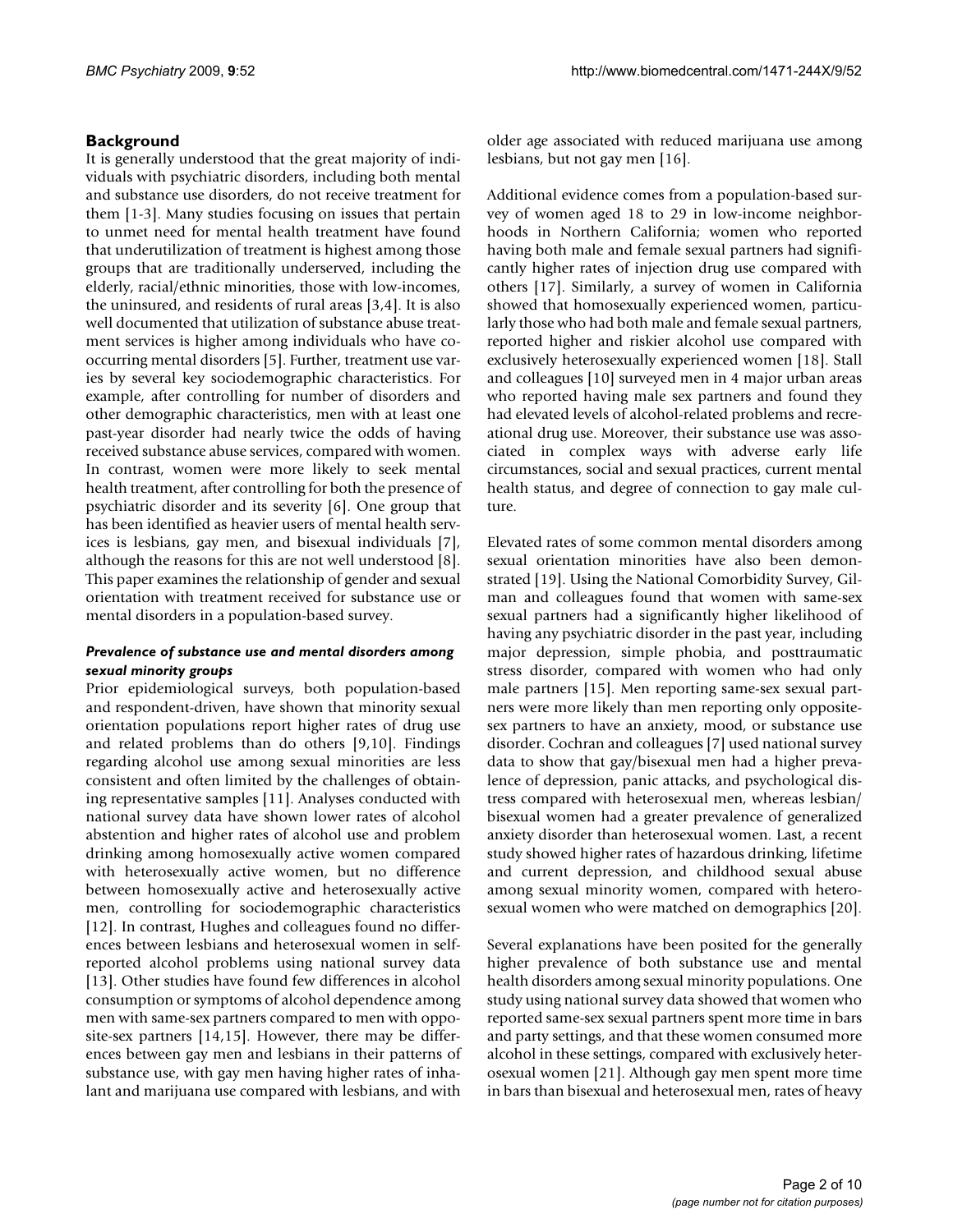drinking among men did not vary by sexual orientation across settings. Thus, for lesbians especially, the social context of bars and parties may promote increased alcohol consumption [\[22](#page-8-20)].

Others studies have documented a link between having a sexual orientation minority status and exposure to life stressors, often stemming from experiences of discrimination and stigma [[23](#page-8-21)], antigay violence or harassment (among men) [\[24](#page-8-22)], relative lack of coping skills [\[22](#page-8-20)], childhood adversity and familial rejection [\[25](#page-8-23)], and lack of other resources [\[26\]](#page-8-24). Indeed, the developmental challenges encountered by young gay/bisexual male youth often includes gay-related harassment and homophobic attacks, which have been associated with adverse health problems among adult gay men [[27\]](#page-8-25). Moreover, several studies have demonstrated higher rates of psychological distress among gay, lesbian, or bisexual men and women, or homosexually experienced heterosexuals, as compared with individuals who were exclusively heterosexual, after adjusting for other confounding factors [[7](#page-8-5),[24,](#page-8-22)[28](#page-8-26)]. According to the "stress and vulnerability" model [[29](#page-8-27)] and the "minority stress" model [[30](#page-8-28)], these disparities in health among sexual minorities may be attributed to their cumulative exposure to harassment, maltreatment, discrimination, and victimization stemming from a hostile and homophobic culture. Thus, mental health and substance use disorders are not intrinsic to sexual minority orientation, but most likely result from the greater exposure to stressors typically experienced by sexual minorities, coupled with other individual and environmental risk factors [[7](#page-8-5)[,31](#page-8-29),[32\]](#page-8-30)

#### *Treatment utilization among sexual minorities*

Findings suggest that patterns of mental health and substance misuse treatment utilization among sexual minority groups differ from those of heterosexuals. For example, in a study using the 2000 National Alcohol Survey, Drabble and colleagues found that although lesbian and bisexual women had lower abstention rates overall, they were also more likely to report alcohol-related problems (e.g., being in fights or arguments, having conflicts with spouse/partner, losing time at work) and to have sought help for an alcohol problem [\[14](#page-8-12)]. Hughes and colleagues found that lesbians were more likely to report being in recovery or having received treatment for alcohol-related problems, although they consumed less alcohol than a matched sample of heterosexual women [[13](#page-8-11),[33\]](#page-8-31). In a survey of over 2,000 lesbians and bisexual women recruited through multiple outreach strategies in California, only about two-fifths (41.5%) of respondents who reported impairment related to drug use had received lifetime professional help for a substance use problem and 16% wanted, but had not received, such assistance [[34\]](#page-9-0). In another study using a population-based sample of women in Los Angeles County, Diamant and colleagues [[35](#page-9-1)] found that lesbians and bisexual women were more likely than heterosexual women to use tobacco and alcohol, and, among lesbians, to drink heavily, however, they were less likely than heterosexual women to have health insurance, more likely to have been uninsured for health care in the preceding year, and more likely to have had problems in obtaining needed medical services.

In contrast, studies of mental health services utilization have shown that lesbians tend to utilize mental health services at higher rates and for longer duration as compared with heterosexual women [\[36](#page-9-2)]. One study showed that prior traumatic events, including childhood sexual abuse and physical abuse, were strongly associated with use of mental health services for lesbians, but were unrelated to treatment use for heterosexual women [\[37](#page-9-3)]. Another study used national survey data to examine receipt of mental health/substance abuse services among both men and women, comparing those with same-gender sex partners and those who were exclusively heterosexual [[38\]](#page-9-4). Both men and women who had same-gender sex partners in the past year were more likely than their respective counterparts to have sought mental health/substance abuse services over the same period.

Taken collectively, these findings suggest that help seeking for mental health and substance abuse problems may be differentially influenced by sexual orientation status and gender. However, much of this work has been hampered by small sample sizes and limited assessment of clinical disorders. Further, sexual minorities who are also ethnic minorities face additional barriers to seeking health services and are less likely to receive care [[39](#page-9-5)].

#### *Current paper*

The goal of the present paper is to examine the relationship of gender and sexual orientation with treatment utilization for psychiatric problems, including both mental health (MH) and alcohol and drug (AOD) disorders. We apply the Gelberg-Andersen Behavioral Model for Vulnerable Populations [[40\]](#page-9-6). This model, a modified version of the original Andersen behavioral model of health services utilization [\[41,](#page-9-7)[42](#page-9-8)], posits a set of factors that influence services use. These include predisposing characteristics that exist prior to the perception of illness (e.g., race, education, age), resources that facilitate or, when lacking, impede health services utilization (e.g., income, health insurance, social support), and need variables that pertain to the type and severity of disorder(s). In addition to these domains, the expanded model for vulnerable populations takes into consideration other factors that may facilitate or impede services utilization among populations that encounter greater risks, such as residential instability, exposure to trauma and victimization, substance abuse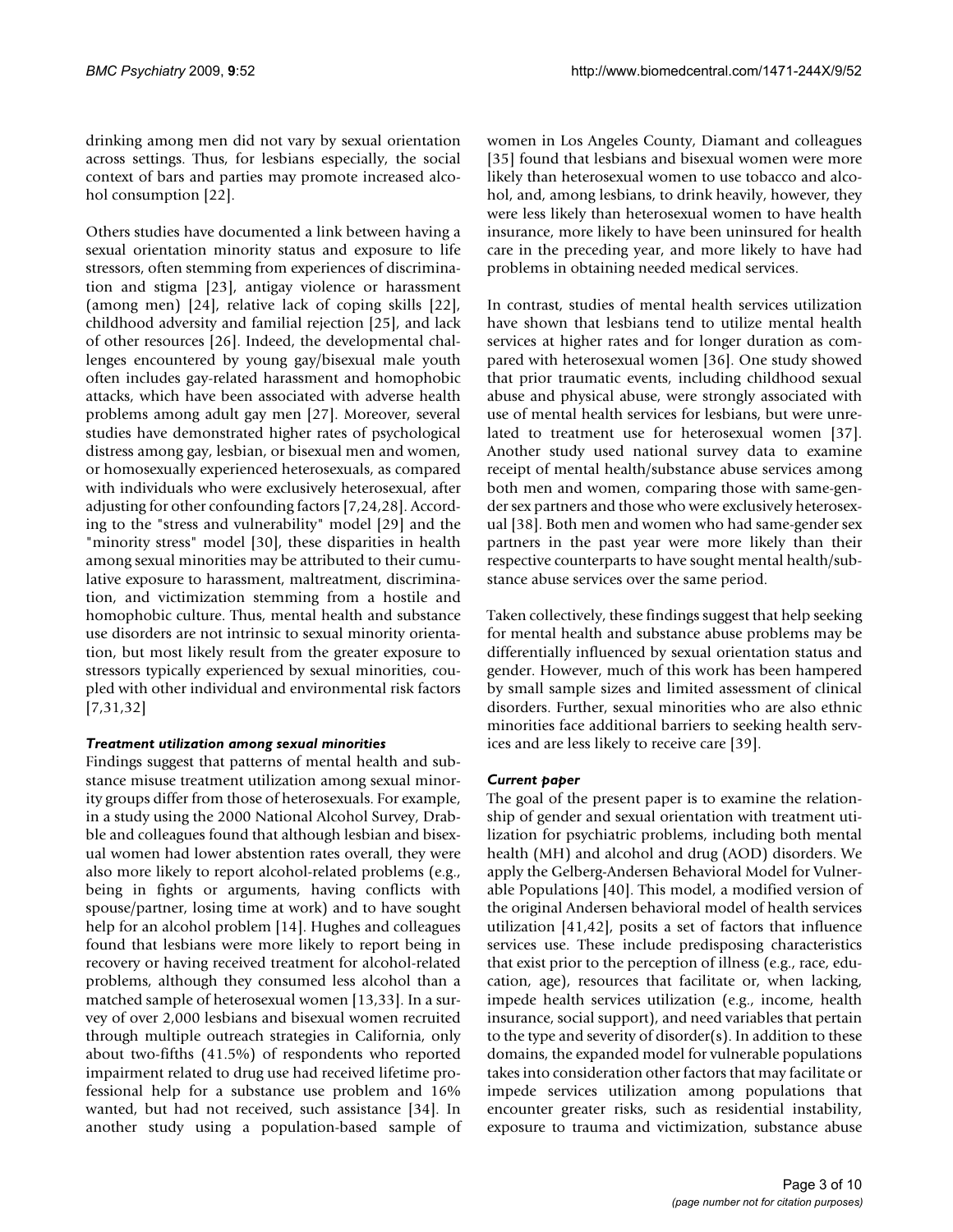and mental illness, and associated life stressors [[43](#page-9-9)]. We hypothesize that individuals with sexual minority orientations will be more likely than heterosexuals to participate in treatment due to higher levels of stress and vulnerability, after controlling for predisposing, enabling, and needrelated variables. We also anticipate the highest rates of treatment use to be among lesbians and bisexual women, reflecting the dual stress of vulnerability from both minority sexual orientation and gender.

## **Methods**

#### *Study design*

Data for this study come from the *California Quality of Life Survey* (CalQOL), which is a follow-back to the 2003 *California Health Interview Survey* (CHIS). The parent CHIS is a stratified multistage random-digit telephone health surveillance interview of more than 42,000 adults aged 18 years and older that has been conducted every other year since 2001. Information collected covers a wide range of topics, including health status, health conditions, healthrelated behaviors, health insurance coverage, access to and use of health care services, and the health and development of children and adolescents.

The CalQOL follow-back survey used a subsample of the original CHIS survey sample to obtain more detailed information about specific topics (in this case, regarding sexual orientation and associated experiences). The overall CHIS response rate was 34% (using the American Association for Public Opinion Research Response Rate 4 method), which is consistent with other recent randomdigit telephone interviews. In the CHIS, all adult respondents aged 18 to 70 years were asked about the genders of their sexual partners during the past year, and those aged 18 and older (with no age limit) were asked about their sexual orientation identity. Seventy-six percent of respondents were willing to participate in additional health surveys. From the CHIS sample, 4165 individuals were selected by probability methods. Eligibility was determined by having completed either a CHIS interview in either English or Spanish; a willingness to be recontacted; and an over-selection for sexual orientation minority status. Of these, 2322 individuals were successfully interviewed between October 2004 and February 2005 (56% response rate using the American Association for Public Opinion Research Response Rate 1 method).

#### *Study sample*

The current study used data from 2074 individuals who were aged 18 to 64 years at the time of the CalQOL interview. Individuals aged 65 and older were excluded due to the nature of the study question (i.e., treatment received for psychiatric disorders) because insurance coverage in the United States is nearly universal after age 65 and may thereby mitigate other factors related to treatment utilization. Overall, the weighted sample was approximately half male (48.5%) and half female (51.5%). The ethnic/ racial distribution was 55.6% White, 29.8% Hispanic, 5.9% African American, 7.8% Asian/Pacific Islander, and less than 1% Native American. About half of the sample was between the ages of 30 and 50, with a mean age of 40.7 [SD = 12.4] years. There were no significant differences between men and women in mean age or race/ethnicity classification. A majority (72.4%) were currently employed, although a smaller proportion of women than men were employed (65% vs. 80%, p < .0001). Most of the sample (81.2%) had health insurance (includes both public and private insurers). Nearly two thirds of the sample (64%) had at least some college education, with a slightly higher proportion of men than women having completed a college degree or more (38% vs. 35%, p < .001). A majority of the sample (64.3%) were currently married or living with a partner, with no significant difference observed between men and women.

#### *Measures*

#### *Treatment received*

Treatment received was assessed by a question asking whether the respondent had "received any treatment for emotional, mental health, alcohol or other drug problems" in the past 12 months. Overall, 29.3% of the sample reported having received treatment for these problems in the past year. Among those receiving any treatment, 2% reported an inpatient hospitalization for either AOD or MH problems, 37% reported outpatient MH treatment, 68% used a prescription medicine for MH problems, 5% had outpatient AOD treatment, 5% attended 12-step meetings for AOD problems, less than 1% were treated in residential rehabilitation programs for AOD problems, 27% received treatment for MH or AOD problems from a primary care provider, and 20% reported use of alternative therapies (e.g., homeopathy, acupuncture, herbal treatments, spiritual healers) (data not mutually exclusive).

#### *Substance use and mental disorders*

Current (past 12-month) substance use disorders, including alcohol or drug abuse or dependence, were assessed using modified *DSM-IV* criteria [[44](#page-9-10)]. Among those with any AOD disorder (data not mutually exclusive), 6.9% met criteria for alcohol abuse, 68.1% for alcohol dependence, 2.9% for drug abuse, and 40.4% for drug dependence (most often marijuana).

Assessment of mental disorders was based on the CIDI-SF, which renders probable diagnoses for past-year prevalence of major depression, generalized anxiety disorder, and panic attacks using *DSM-III-R* criteria [\[45\]](#page-9-11). Previous studies have demonstrated that there is moderate agreement between the trained lay interviewer-administered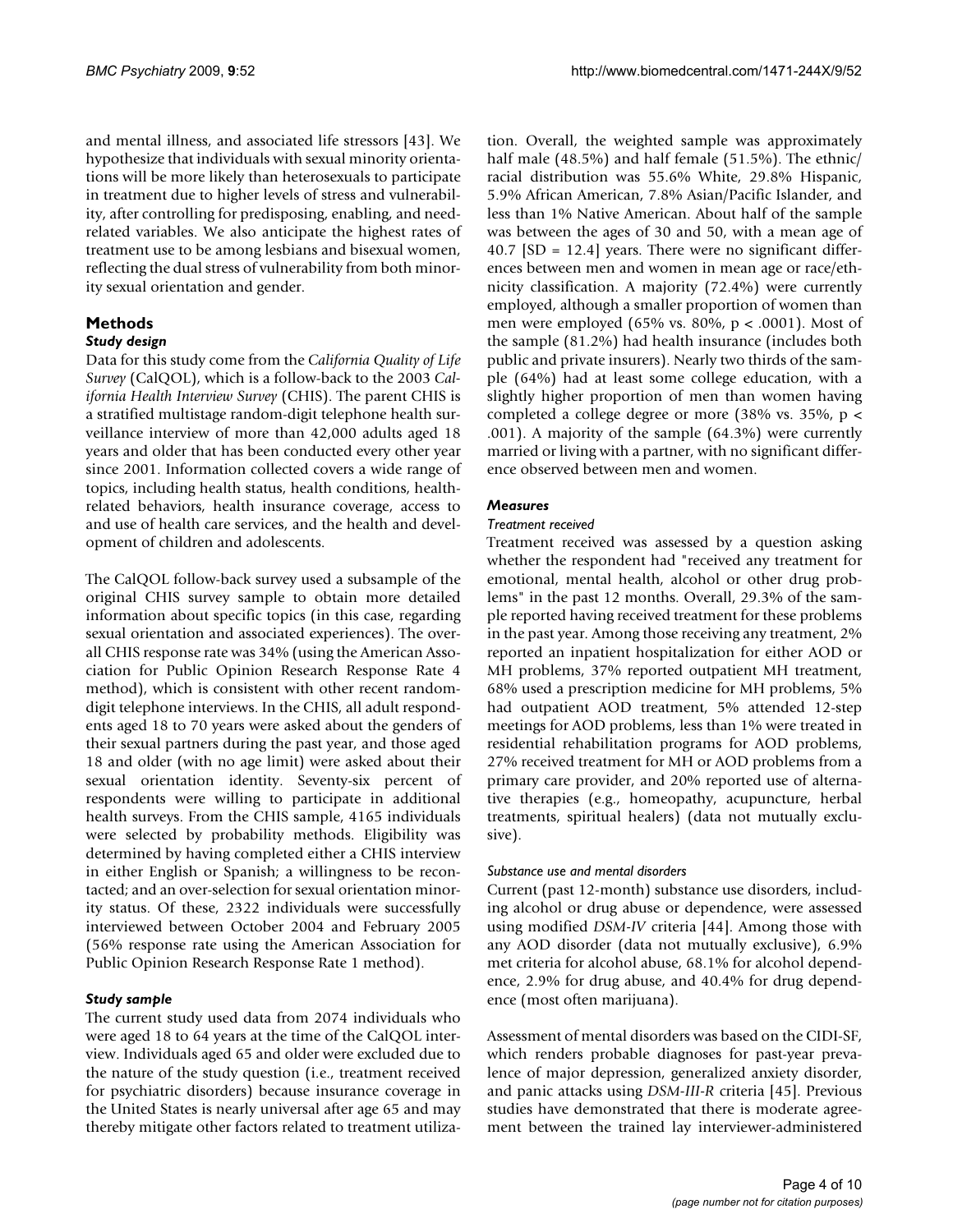CIDI-SF diagnoses and those obtained by face-to-face diagnostic clinical interviews [[46,](#page-9-12)[47](#page-9-13)]. We also included a screen for current symptoms of post-traumatic stress disorder (PTSD). Among those in the sample with any MH disorder, 62.8% met criteria for major depression, 36.3% for generalized anxiety disorder, 28.2% for panic attacks, and 26.1% screened positive for PTSD (data not mutually exclusive).

Respondents were categorized into one of four groups on the basis of evidence of any past-year AOD or MH disorder: no evidence of any disorder (71.8%), an alcohol or drug (AOD) disorder only (3.8%), a mental health (MH) disorder only (20.6%), and both an AOD and MH disorder (3.8%). Because of the small sample sizes for two of these categories, a dichotomous variable indicating any AOD and/or MH disorder was used in the multivariate analyses (described below).

#### *Predisposing variables*

These included age, race/ethnicity, and gender/sexual orientation. Sexual orientation was determined by information obtained from respondents about both their behavioral histories and self-identification. Behavioral questions asked about the genders of sexual partners since age 18 years and during the past year. Individuals were also asked their sexual orientation identity. Respondents were classified into one of two sexual orientation categories by gender: lesbian, gay, bisexual, or homosexually experienced women (12.3%; hereinafter referred to as "lesbian/bisexual women"); gay, bisexual, or homosexually experienced men (14.1%; hereinafter referred to as "gay/bisexual men"); exclusively heterosexual women (39.4%); and exclusively heterosexual men (34.2%).

#### *Enabling characteristics*

These items pertain to characteristics of individuals that have been identified in previous studies as facilitating access to health services, such as human capital, resources, and social support [[40-](#page-9-6)[42\]](#page-9-8). They included employment status (i.e., in the labor force or not); insurance status, which was assessed with several questions asking whether respondents had private or government-sponsored health coverage from various sources; level of educational attainment, scored with a 5-level ordinal variable ranging from *less than high school* to *post-college education;* and whether the individual was married or "living with a partner in a marriage-like relationship." In addition, we created a measure of *global social support* using items from the *MOS Social Support Scale* [\[48\]](#page-9-14). Respondents were asked about the amount of support they had received from others in the past 4 weeks in 6 areas (i.e., daily chores when sick, feeling loved/wanted, talk about problems, have a good time with others, give information, and give money). Each item was rated on a Likert scale ranging from  $1 =$ 

none of the time to 5 = all of the time; items were summed into a total score (alpha reliability =  $0.86$ ), which was dichotomized as either *high* or *low*.

#### *Statistical analyses*

Data were analyzed with SAS version 9.1.3. We applied sample weighting to adjust for selection probability, nonresponse, and post-stratification to generate estimates representative of the California population. Past-year treatment received was examined by gender/sexual orientation groups and by type of disorder using cross-tabulations. Any treatment received in the past year was modeled as a dependent variable and predisposing, enabling, need-related, and gender/sexual orientation factors were included simultaneously as independent variables in multiple logistic regression models. To determine the odds of help-seeking for each gender/sexual orientation group vis à vis the others, three identical models were tested in which the referent group was rotated, while all other variables were kept constant. Odds ratios (OR) and 95% confidence intervals (CI) are presented. Statistical significance is determined at the *p* < 0.05 level. This study received institutional review board approval from the University of California, Los Angeles.

#### **Results**

#### *Treatment received by gender, sexual orientation, and disorder*

Overall, there is a main effect of sexual orientation on treatment received; 48.5% of lesbian/gay/bisexual individuals reported receiving treatment in the past year as compared to 22.5% of heterosexuals  $\left(\chi^2\left[1\right] = 131.6, p \right)$ .0001). Similarly, there is a main effect of gender, with about one third of women (33.8%) and one quarter of men (24.5%) reporting receiving treatment in the past year  $(\chi^2 [1] = 21.7, p < .0001)$ . As would be expected, the rate of treatment received varied by disorder status, with 18.4% of those with no disorder, 37.2% of those with an AOD disorder only, 58.1% of those with a MH disorder only, and 73.4% of those with both types of disorders reporting having received some form of treatment in the past year  $(\chi^2 | df = 3] = 331.5$ ,  $p < .0001$ ).

In Table [1](#page-5-0) we show the distributions for treatment received categorized by sexual orientation and type of disorder for men and women separately. A greater proportion of gay/bisexual men than heterosexual men reported receiving treatment in the past year (42.5% vs. 17.1%); similarly, a greater proportion of lesbian/bisexual women than heterosexual women received treatment in the past year (55.3% vs. 27.1%).

Among women without a disorder, a greater proportion of lesbian/bisexual women than heterosexual women indicated that they had received treatment (43.7% vs.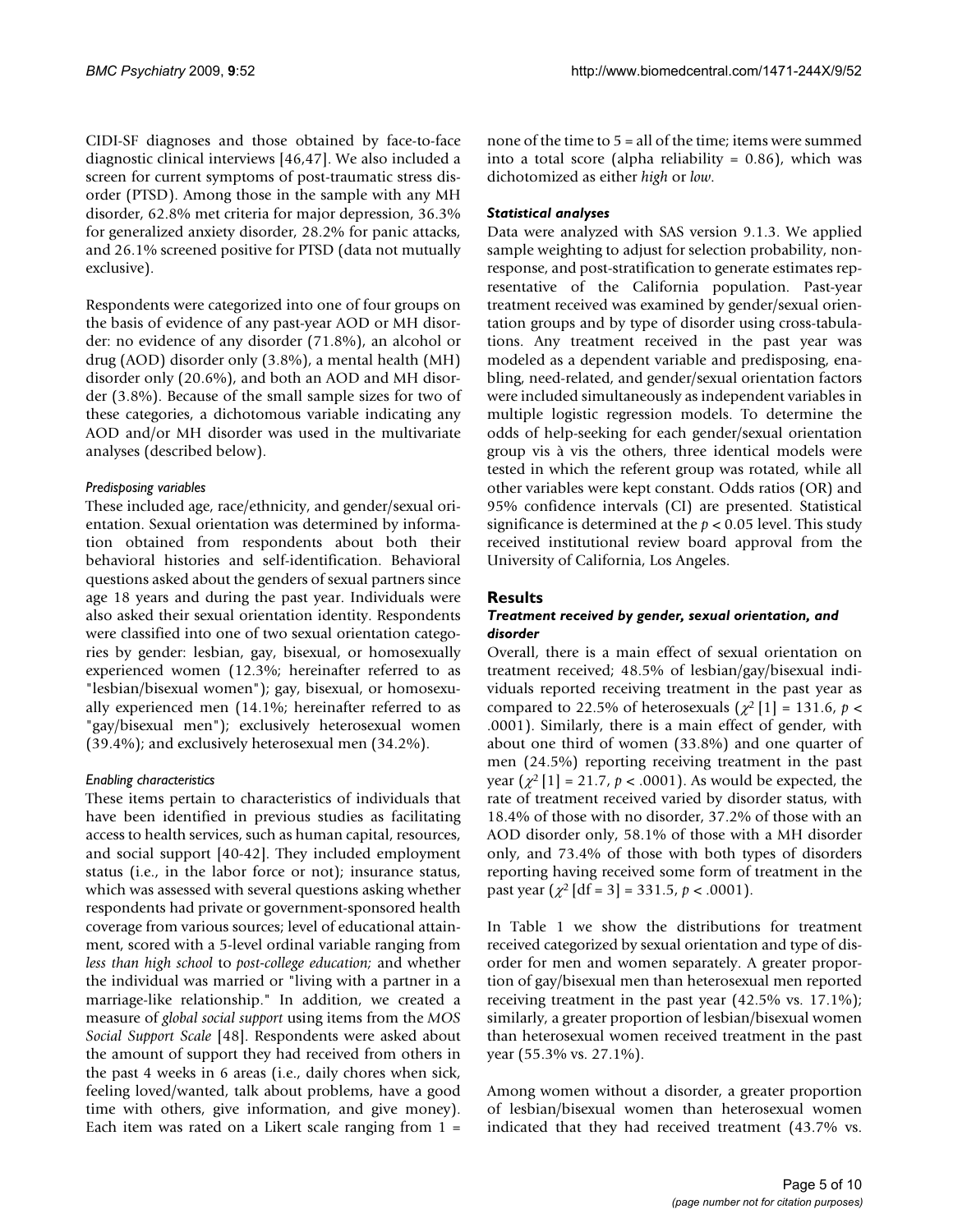|                                          |                       | Women                       |                   |                       |                      | Men                         |                   |                       |                        |
|------------------------------------------|-----------------------|-----------------------------|-------------------|-----------------------|----------------------|-----------------------------|-------------------|-----------------------|------------------------|
|                                          | Total<br>$(N = 2074)$ | Heterosexual<br>$(n = 816)$ | LB<br>$(n = 255)$ | Total<br>$(N = 1071)$ | $\chi^2$<br>$(df=1)$ | Heterosexual<br>$(n = 709)$ | GB<br>$(n = 294)$ | Total<br>$(N = 1003)$ | $\chi^2$<br>$(df = 1)$ |
| No disorder<br>$(n = 1490)$              | 18.4                  | 16.9                        | 43.7              | 22.0                  | 48.10***             | 9.5                         | 30.7              | 14.9                  | 49.80***               |
| AOD disorder<br>only ( $n = 78$ )        | 37.2                  | 50.0                        | 40.0              | 46.2                  | 0.25                 | 34.4                        | 30.0              | 32.7                  | 0.11                   |
| MH disorder<br>only ( $n = 427$ )        | 58.I                  | 55.1                        | 71.6              | 60.6                  | $6.67**$             | 41.9                        | 70.0              | 54.0                  | $12.70***$             |
| Both AOD & MH<br>disorders<br>$(n = 79)$ | 73.4                  | 71.4                        | 80.0              | 75.0                  | 0.34                 | 67.9                        | 80.0              | 72.1                  | 0.72                   |
| Total $(N = 2074)$                       | 29.4                  | 27.1                        | 55.3              | 33.8                  | 68.80***             | 17.1                        | 42.5              | 24.5                  | 72.60***               |

<span id="page-5-0"></span>**Table 1: Mental health or substance abuse treatment received in past year by gender, sexual orientation, and disorder**

Notes:N's are unweighted, statistics are weighted; LB = lesbian/bisexual; GB = gay/bisexual  $**p < 0.01, **p < 0.001$ 

16.9%). Similarly, among women with a MH disorder only, a greater proportion of lesbian/bisexual women than heterosexual women had received treatment (71.6% vs. 55.1%). There were no significant differences in treatment received by sexual orientation among women with an AOD disorder only or with both an AOD and MH disorder.

Among men without a disorder, a greater proportion of gay/bisexual men than heterosexual men reported receiving treatment in the past year (30.7% vs. 9.5%). The same pattern was observed among men with a MH disorder only, with 70% of gay/bisexual men and 41.9% of heterosexual men having received treatment. There were no significant differences in treatment received by sexual orientation for men who had an AOD disorder only or had both an AOD and MH disorder.

#### *Logistic regression model of past-year treatment use*

We next developed a logistic regression model testing the independent contributions of predisposing, enabling, and need-related factors on past-year treatment utilization in

<span id="page-5-1"></span>

| Table 2: Logistic regression model predicting treatment received in past year (N = 2,074) |  |  |  |
|-------------------------------------------------------------------------------------------|--|--|--|
|-------------------------------------------------------------------------------------------|--|--|--|

|                                     |      | Model I         |           | Model 2         |           | Model 3         |
|-------------------------------------|------|-----------------|-----------|-----------------|-----------|-----------------|
| Variable                            | OR.  | 95% CI          | <b>OR</b> | 95% CI          | <b>OR</b> | 95% CI          |
| <b>Predisposing Characteristics</b> |      |                 |           |                 |           |                 |
| Age                                 | 1.01 | $1.004, 1.02*$  |           |                 |           | --              |
| Ethnicity (ref = white)             |      |                 |           |                 |           |                 |
| Hispanic                            | 0.46 | $0.35, 0.65***$ |           |                 |           |                 |
| African American                    | 0.34 | $0.19, 0.62***$ |           |                 |           |                 |
| Asian/Pacific Islander              | 0.29 | $0.17, 0.54***$ |           |                 |           |                 |
| Native American                     | 1.20 | 0.31, 3.28      |           | --              |           |                 |
| <b>Enabling Characteristics</b>     |      |                 |           |                 |           |                 |
| Employed (Y/N)                      | 0.78 | 0.61, 1.04      |           |                 |           |                 |
| Insured (Y/N)                       | 1.22 | 0.86, 1.68      |           |                 |           |                 |
| Level of education $(1-5)$          | 1.00 | 0.90, 1.11      |           |                 |           |                 |
| Social support (high/low)           | 0.92 | 0.71, 1.26      |           |                 |           |                 |
| Married or partnered (Y/N)          | 0.85 | 0.66, 1.09      |           |                 |           |                 |
| <b>Need Characteristic</b>          |      |                 |           |                 |           |                 |
| Any AOD or MH disorder (vs. none)   | 6.23 | 4.90, 7.92***   |           |                 |           | --              |
| <b>Gender/Sexual Orientation</b>    |      |                 |           |                 |           |                 |
| Female heterosexual                 |      | referent        |           |                 |           |                 |
| Female lesbian/bisexual             | 2.08 | $1.25, 3.47**$  |           | referent        |           |                 |
| Male heterosexual                   | 0.57 | $0.44, 0.73***$ | 0.27      | $0.16, 0.46***$ |           | referent        |
| Male gay/bisexual                   | 1.57 | $1.01, 2.45*$   | 0.75      | 0.40, 1.41      | 2.76      | $1.76, 4.36***$ |

Notes: OR = odds ratio, CI = confidence interval, AOD = alcohol or other drug, MH = mental health \**p* < .05, \*\**p* < .01, \*\*\**p* < .001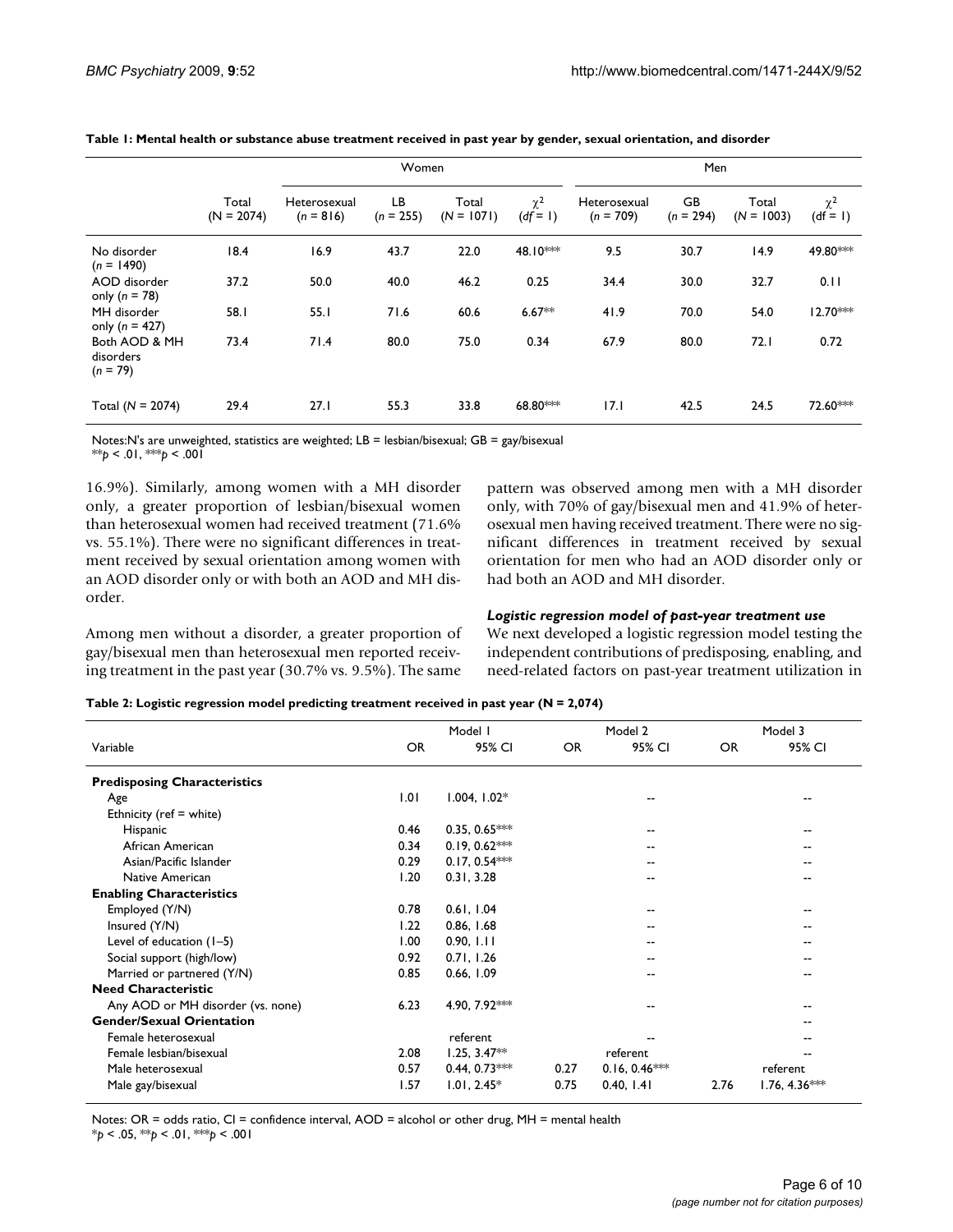which we contrasted the reference group for gender/sexual orientation status. In Table [2](#page-5-1) we show the findings from this model (pseudo  $R^2$  = 0.279). Among the predisposing variables, older age increased the likelihood of receiving treatment (adjusted OR = 1.01). As compared with Whites, Hispanics (adjusted OR = 0.46), African Americans (adjusted  $OR = 0.34$ ), and Asian/Pacific Islanders (adjusted OR = 0.29) were all less likely to have received treatment. Considering enabling characteristics, we observed no independent significant differences in treatment received by employment, insurance, education, level of social support, or marital/partner status.

The presence of a MH and/or AOD disorder significantly increased the odds of receiving treatment (adjusted OR = 6.2). In another set of models (data not shown), when the separate categories for MH and/or AOD disorders were entered (with the referent group set to "no disorder"), there was a graded relationship between type of disorder and treatment received. Individuals with only an AOD disorder evidenced a greater odds (adjusted OR 4.6; 95% CI: 2.8, 7.8) of receiving treatment, as did those with only a MH disorder (adjusted  $OR = 5.6$ ; 95% CI: 4.3, 7.3) and those with both an AOD and MH disorder (adjusted OR = 17, 95% CI: 9.7, 31.3) as compared to those with no disorder (all significant at *p* < .0001). However, given the small cell size of two of these categories (AOD only and combined AOD and MH disorders), these estimates are less stable.

With regard to gender and sexual orientation considered simultaneously (see Model 1), when heterosexual women are treated as the referent group, both lesbians and bisexual women (adjusted  $OR = 2.08$ ) and gay and bisexual men (adjusted  $OR = 1.57$ ) had greater odds of receiving treatment, but heterosexual men had about half the odds of heterosexual women (adjusted OR = 0.57). As shown in Model 2, in which lesbians and bisexual women were treated as the referent group, both heterosexual women (adjusted OR = 0.48) and heterosexual men (adjusted OR = 0.27) were less likely to report having received treatment. But there was no significant difference in the odds of treatment received between lesbians/bisexual women and gay/bisexual men. In Model 3, when heterosexual men were classified as the referent group, all other groups were significantly more likely to receive treatment (heterosexual women [adjusted OR = 1.76], gay and bisexual men [adjusted OR = 2.76], and lesbians and bisexual women [adjusted OR = 3.66]).

## **Discussion**

This study builds upon previous epidemiological studies that have shown higher prevalences of AOD and MH disorders among sexual minority populations [[7](#page-8-5)[,8](#page-8-6)[,11](#page-8-9),[13,](#page-8-11)[15\]](#page-8-13); we extend these findings by showing that

treatment utilization for these disorders varies by both gender and sexual orientation. The study findings are strengthened by the use of a population-based sample and a theoretically guided model of health services utilization. In the broader literature it is well known that health services utilization is greater among women generally. Here we have shown that minority sexual orientation is also an important explanatory variable in understanding treatment seeking among women. Lesbians and bisexual women appear to be approximately twice as likely as heterosexual women to report having received recent treatment for mental health or substance use disorders, after controlling for the presence of either type of disorder and other predisposing and enabling characteristics. Indeed, more than half of the lesbians and bisexual women in the study indicated that they had received services in the past year for mental health or substance userelated problems. Further, this sexual-orientation-related effect was also seen among gay and bisexual men who were significantly more likely than both heterosexual men and women to report having received recent treatment, after controlling for other factors.

The greater propensity for treatment use among those possessing a minority sexual orientation may be related to several factors. These include differential norms that promote help-seeking among sexual minorities in general, particularly among lesbians and bisexual women, as well as higher exposure to discrimination, violence, and other stressful life events [\[8](#page-8-6)[,23](#page-8-21),[30,](#page-8-28)[31](#page-8-29)[,49](#page-9-15)[-52](#page-9-16)]. Further, the pervasive and historically rooted societal pathologizing of homosexuality [\[53](#page-9-17)[-57](#page-9-18)], particularly among racial/ethnic minorities by their communities, may contribute to this propensity for treatment by construing homosexuality and issues associated with it as mental health problems. This cultural definition may indirectly function as a predisposing factor that encourages the seeking of professional help for problems that are assumed to derive from individual distress, or from the internalization of the stigma ascribed to homosexuality by some [\[58\]](#page-9-19). Further, the culture of gay and lesbian communities may increase the social norms and expectations that therapeutic services are appropriate places for coping with the stresses associated with being a sexual minority.

As anticipated, rates of receiving treatment varied by severity of the disorders that occurred during the period of interest. It is reassuring, for example, that nearly three quarters of individuals meeting criteria for both substance use and mental health disorders indicated that they had received at least some services in the past year. At the same time, nearly 20% of individuals who did not have a diagnosable disorder in the past year reported having received some form of mental health and/or substance abuserelated services. This finding is consistent with national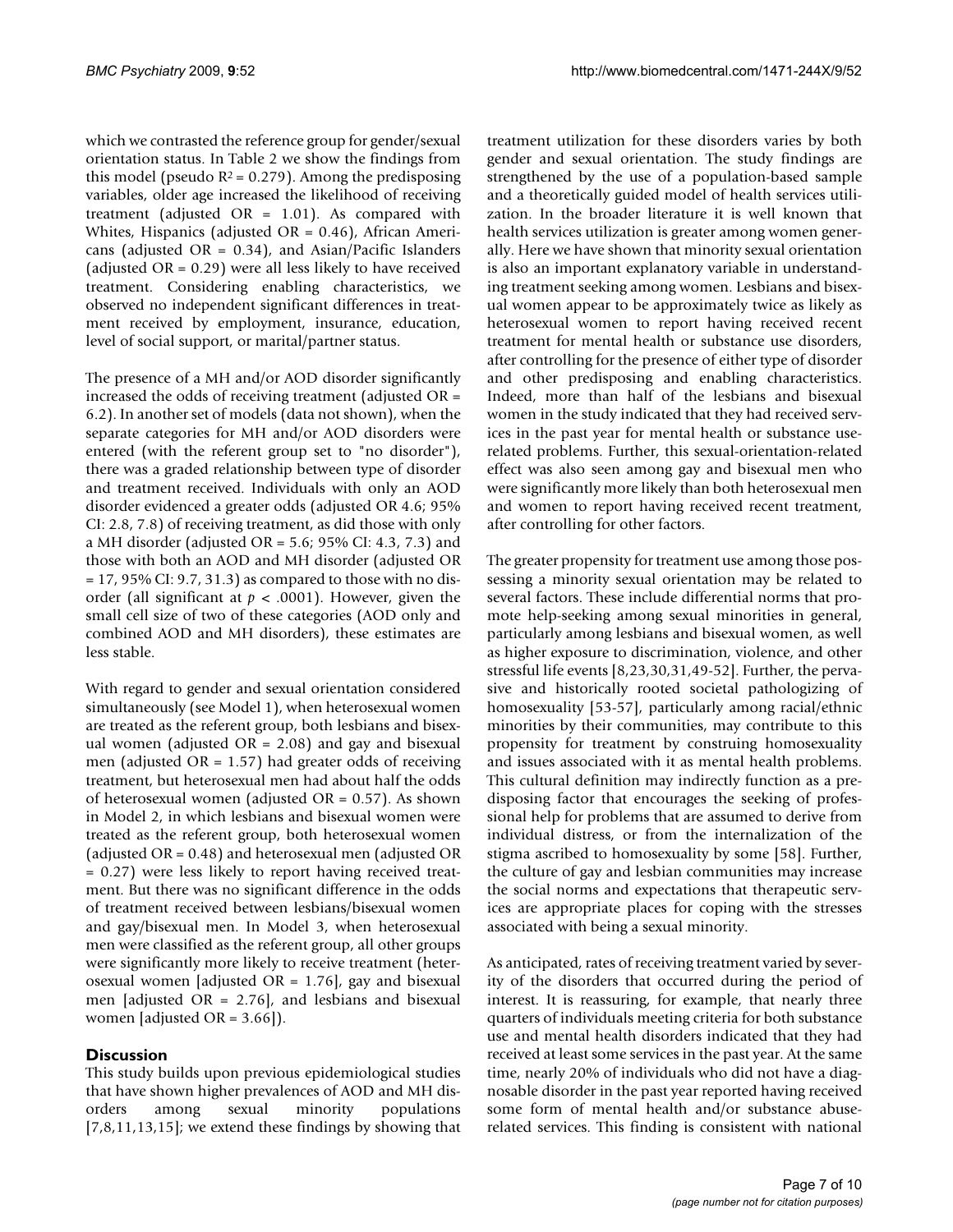surveys showing that many individuals who receive mental health treatment do not have a diagnosable disorder [[60](#page-9-20)], but may have other symptoms, such as psychological distress or impairments in functioning, that lead them to seek care [\[60](#page-9-20)[-62](#page-9-21)]. Moreover, these findings have called into question the criteria that should be used to indicate "need for treatment," apart from diagnostic criteria, as well as the basis for determining the adequacy of the treatment system in providing treatment to those who feel they need it (including those with and without diagnosed disorders) [\[63](#page-9-22)]. This is a particularly salient issue for understanding treatment utilization among sexual orientation minorities, many of whom in this study sought services in the absence of evidence of either a mental health or substance use disorder. Why this is so is unclear but suggests either an over-utilization of care or that estimates of unmet need in this population are less dependent on the presence of diagnosed disorders. Moreover, this finding has implication for estimating need for health services, which is typically based on prevalence estimates of disorders.

None of the enabling characteristics that have been associated with treatment seeking in other studies (i.e., employment, insurance, education, social support, and marital/partner status) were significantly related to treatment use in the multivariate models. It is possible that the effects of disorder and sexual orientation cancelled out any effects associated with these factors. However, we observed that ethnic/racial minorities were less likely to utilize mental health or substance use related services. This effect was found after controlling for differences in morbidity and other predisposing and enabling characteristics, including health insurance, which have been associated with underutilization of these services among ethnic minorities in prior research [[64-](#page-9-23)[66\]](#page-9-24). African Americans and Hispanics may underutilize services for mental health and substance use problems for a variety of reasons, including a lack of familiarity with the types of services available [\[67\]](#page-9-25); prior negative experiences with service providers [[68\]](#page-9-26); or because of greater stigma attached to use of these services by their families and communities [[69](#page-9-27)[,70](#page-9-28)]. Further, there are differences among women in utilization of these services by both race/ethnicity and sexual orientation [\[71](#page-9-29)[,72](#page-9-30)]. Exploration of the interactions among gender, sexual orientation, and race/ethnicity on treatment use is beyond the scope of the present paper, but is an area in need of more investigation.

#### *Study limitations*

This study encountered several limitations typical of telephone-based follow-back surveys. The California Quality of Life Survey sample was recruited by recontacting those 2003 CHIS respondents who had agreed to be recontacted, using the telephone number associated with the

original interview. Loss to follow-up was most often due to mobility from the original residence and was associated with younger age. Thus our estimates of the relationship between age and treatment received may be imprecise; other factors associated with lack of contact for the followup survey may also have influenced the estimates derived from the study sample. Although the follow-back survey oversampled for sexual minorities, the cell sizes for groups defined by sexual orientation and type of disorder (particularly among those with an AOD disorder only or with both MH and AOD disorders) were small (approximately 78 cases). Hence, statistical power was somewhat limited and may have failed to detect some relationships among sexual orientation, type of disorder, and treatment received. Lastly, although the study findings may be generalized to the general population in California, the dependent variable of interest, treatment seeking, may be particularly influenced by the cultural context of California, in which therapeutic interventions are consistent with an overall "therapy culture" [\[73](#page-9-31)], thus limiting generalizability to other locations that differ in this regard.

## **Conclusion**

The study provides important evidence of the differential effects of gender and sexual orientation minority status on the receipt of mental health and substance abuse treatment, beyond the influence of the presence of a diagnosable disorder and other factors that predispose individuals to seek treatment. The findings showed that minority sexual orientation predisposes individuals to seek out services, despite pervasive barriers that exist within the service delivery system that might even discourage their use by this population [\[74\]](#page-9-32). The study findings have implications for allocation of public funding for the provision of public mental health and substance abuse treatment. When projecting the treatment needs of sexual orientation minorities, service planning should take into consideration the effects of environmental and life stressors, including experiences of discrimination, violence, and hate crimes. Moreover, these findings suggest important areas for future investigation regarding the receipt of treatment for mental health or substance use disorders, including the influence of psychological distress, impairments in functioning, and social norms that support or hinder treatment seeking, and how these factors operate differentially for men and women of varying sexual orientations. Further, research is also needed to ascertain the effects of treatment provided to individuals who do not have diagnosable disorders, including the possibility that the provision of such treatment may reduce the likelihood of their progression to greater severity of distress, disorders, or impairments in functioning. Last, a better understanding of the factors that encourage treatment seeking among sexual orientation minorities, especially lesbians and gay women, may generate knowledge that can be used to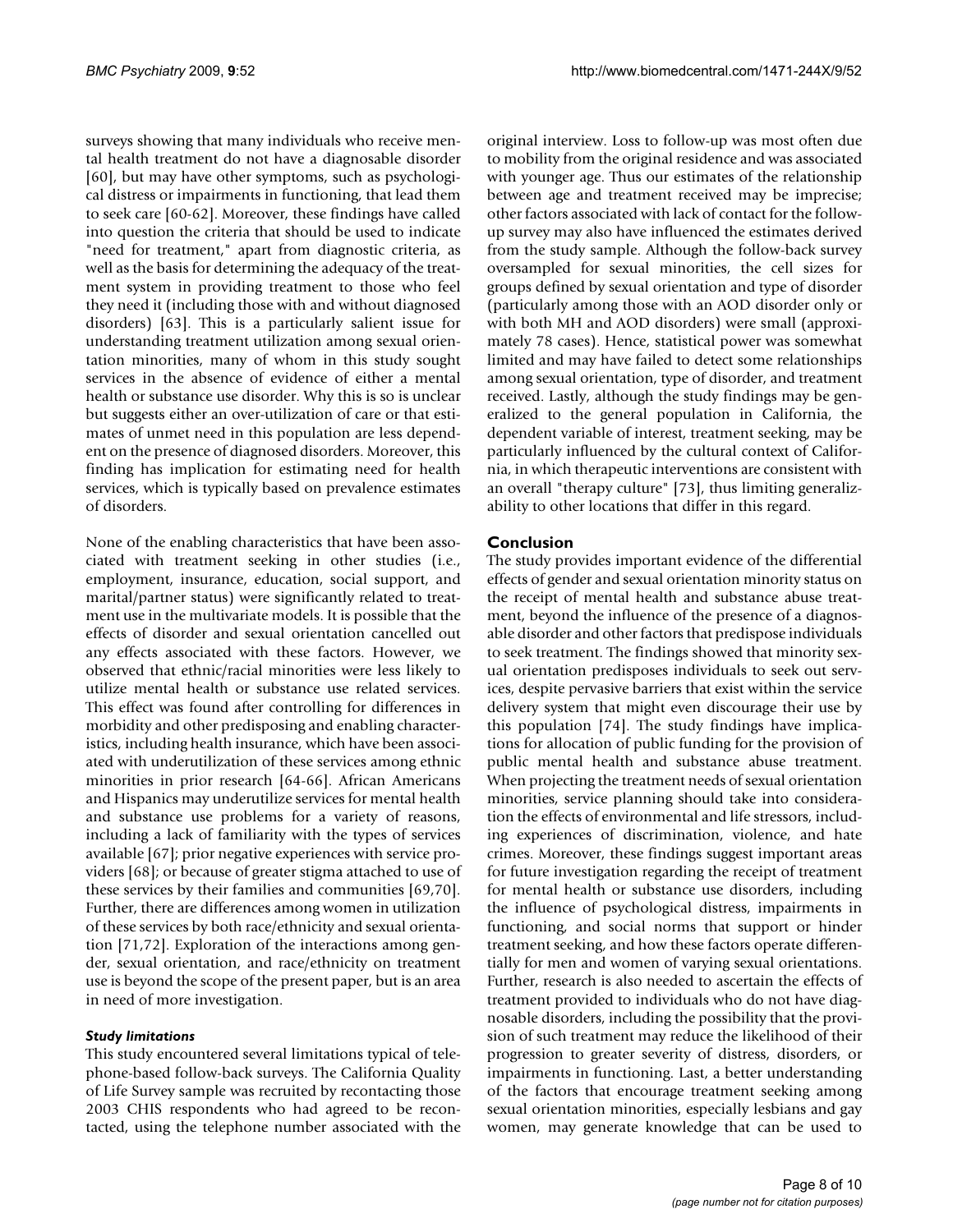improve delivery of treatment to those who would benefit from it or who currently underutilize treatment.

#### **Competing interests**

The authors declare that they have no competing interests.

#### **Authors' contributions**

CEG conceived the idea for the paper, directed the data analyses, and drafted the paper; LG conducted the statistical analyses and contributed to the interpretation of findings and writing of the paper; VMM collaborated on the design of the original survey study and contributed to the interpretation of findings and writing of the paper; SDC conceived and directed the original survey study and contributed to the interpretation of findings and writing of the paper. All authors read and approved the final manuscript.

#### **Acknowledgements**

Financial support for this work was obtained from the National Institute on Drug Abuse (DA 15539, DA 20826), and the National Center for Minority Health and Health Disparities (MD 000508).

#### **References**

- <span id="page-8-0"></span>1. Compton WM, Thomas YF, Stinson FS, Grant BF: **[Prevalence, cor](http://www.ncbi.nlm.nih.gov/entrez/query.fcgi?cmd=Retrieve&db=PubMed&dopt=Abstract&list_uids=17485608)[relates, disability, and comorbidity of DSM-IV drug abuse](http://www.ncbi.nlm.nih.gov/entrez/query.fcgi?cmd=Retrieve&db=PubMed&dopt=Abstract&list_uids=17485608) [and dependence in the United States.](http://www.ncbi.nlm.nih.gov/entrez/query.fcgi?cmd=Retrieve&db=PubMed&dopt=Abstract&list_uids=17485608)** *Arch Gen Psychiatry* 2007, **64:**566-576.
- 2. Hasin DS, Stinson FS, Ogburn E, Grant BF: **[Prevalence, correlates,](http://www.ncbi.nlm.nih.gov/entrez/query.fcgi?cmd=Retrieve&db=PubMed&dopt=Abstract&list_uids=17606817) [disability, and comorbidity of DSM-IV alcohol abuse and](http://www.ncbi.nlm.nih.gov/entrez/query.fcgi?cmd=Retrieve&db=PubMed&dopt=Abstract&list_uids=17606817) [dependence in the United States.](http://www.ncbi.nlm.nih.gov/entrez/query.fcgi?cmd=Retrieve&db=PubMed&dopt=Abstract&list_uids=17606817)** *Arch Gen Psychiatry* 2007, **64(7):**830-842.
- <span id="page-8-1"></span>3. Wang PS, Lane M, Olfson M, Pincus HA, Wells KB, Kessler RC: **[Twelve-month use of mental health services in the United](http://www.ncbi.nlm.nih.gov/entrez/query.fcgi?cmd=Retrieve&db=PubMed&dopt=Abstract&list_uids=15939840) States: results from the national comorbidity survey replica[tion.](http://www.ncbi.nlm.nih.gov/entrez/query.fcgi?cmd=Retrieve&db=PubMed&dopt=Abstract&list_uids=15939840)** *Arch Gen Psychiatry* 2005, **62(6):**629-640.
- <span id="page-8-2"></span>Keyes KM, Hatzenbuehler ML, Alberti P, Narrow WE, Grant BF, Hasin DS: **[Service utilization differences for Axis I psychiatric](http://www.ncbi.nlm.nih.gov/entrez/query.fcgi?cmd=Retrieve&db=PubMed&dopt=Abstract&list_uids=18678687) [and substance use disorders between white and black adults.](http://www.ncbi.nlm.nih.gov/entrez/query.fcgi?cmd=Retrieve&db=PubMed&dopt=Abstract&list_uids=18678687)** *Psychiatr Serv* 2008, **59(8):**893-901.
- <span id="page-8-3"></span>5. Wu L, Ringwalt CL, Williams CE: **Use of substance abuse treatment services by persons with mental health and substance use problems.** *Psychiatr Ser* 2003, **54(3):**363-369.
- <span id="page-8-4"></span>6. Mojtabai R, Olfson M, Mechanic D: **[Perceived need and help](http://www.ncbi.nlm.nih.gov/entrez/query.fcgi?cmd=Retrieve&db=PubMed&dopt=Abstract&list_uids=11779286)[seeking in adults with mood, anxiety, or substance use disor](http://www.ncbi.nlm.nih.gov/entrez/query.fcgi?cmd=Retrieve&db=PubMed&dopt=Abstract&list_uids=11779286)[der.](http://www.ncbi.nlm.nih.gov/entrez/query.fcgi?cmd=Retrieve&db=PubMed&dopt=Abstract&list_uids=11779286)** *Arch Gen Psychiatry* 2002, **59(1):**77-84.
- <span id="page-8-5"></span>7. Cochran SD, Mays VM, Sullivan JG: **[Prevalence of mental disor](http://www.ncbi.nlm.nih.gov/entrez/query.fcgi?cmd=Retrieve&db=PubMed&dopt=Abstract&list_uids=12602425)[ders, psychological distress, and mental health services use](http://www.ncbi.nlm.nih.gov/entrez/query.fcgi?cmd=Retrieve&db=PubMed&dopt=Abstract&list_uids=12602425) among lesbian, gay, and bisexual adults in the United States.** *J Consult Clin Psychol* 2003, **71(1):**53-61.
- <span id="page-8-6"></span>8. Cochran SD: **[Emerging issues in research on lesbians' and gay](http://www.ncbi.nlm.nih.gov/entrez/query.fcgi?cmd=Retrieve&db=PubMed&dopt=Abstract&list_uids=11785169) [men's mental health: does sexual orientation really matter?](http://www.ncbi.nlm.nih.gov/entrez/query.fcgi?cmd=Retrieve&db=PubMed&dopt=Abstract&list_uids=11785169)** *Am Psychol* 2001, **56:**931-947.
- <span id="page-8-7"></span>9. Cochran SD, Ackerman D, Mays VM, Ross MW: **[Prevalence of](http://www.ncbi.nlm.nih.gov/entrez/query.fcgi?cmd=Retrieve&db=PubMed&dopt=Abstract&list_uids=15265096) [non-medical drug use and dependence among homosexually](http://www.ncbi.nlm.nih.gov/entrez/query.fcgi?cmd=Retrieve&db=PubMed&dopt=Abstract&list_uids=15265096) [active men and women in the US population.](http://www.ncbi.nlm.nih.gov/entrez/query.fcgi?cmd=Retrieve&db=PubMed&dopt=Abstract&list_uids=15265096)** *Addiction* 2004, **99(8):**989-998.
- <span id="page-8-8"></span>10. Stall R, Paul JP, Greenwood G, Pollack LM, Bein E, Crosby GM, Mills TC, Binson D, Coates TJ, Catania JA: **[Alcohol use, drug use and](http://www.ncbi.nlm.nih.gov/entrez/query.fcgi?cmd=Retrieve&db=PubMed&dopt=Abstract&list_uids=11784456) [alcohol-related problems among men who have sex with](http://www.ncbi.nlm.nih.gov/entrez/query.fcgi?cmd=Retrieve&db=PubMed&dopt=Abstract&list_uids=11784456)** [men: the urban men's health study.](http://www.ncbi.nlm.nih.gov/entrez/query.fcgi?cmd=Retrieve&db=PubMed&dopt=Abstract&list_uids=11784456) **96:**1589-1601.
- <span id="page-8-9"></span>11. Stall R, Wiley J: **[A comparison of drug and alcohol use habits of](http://www.ncbi.nlm.nih.gov/entrez/query.fcgi?cmd=Retrieve&db=PubMed&dopt=Abstract&list_uids=3266145) [heterosexual and homosexual men.](http://www.ncbi.nlm.nih.gov/entrez/query.fcgi?cmd=Retrieve&db=PubMed&dopt=Abstract&list_uids=3266145)** *Drug Alcohol Depend* 1988, **22:**63-74.
- <span id="page-8-10"></span>12. Cochran SD, Keenan C, Schober C, Mays VM: **[Estimates of alcohol](http://www.ncbi.nlm.nih.gov/entrez/query.fcgi?cmd=Retrieve&db=PubMed&dopt=Abstract&list_uids=11142540) [use and clinical treatment needs among homosexually active](http://www.ncbi.nlm.nih.gov/entrez/query.fcgi?cmd=Retrieve&db=PubMed&dopt=Abstract&list_uids=11142540)**

**[men and women in the U.S. population.](http://www.ncbi.nlm.nih.gov/entrez/query.fcgi?cmd=Retrieve&db=PubMed&dopt=Abstract&list_uids=11142540)** *J Consult Clin Psychol* 2000, **68:**1062-1071.

- <span id="page-8-11"></span>13. Hughes TL, Hass AP, Razzano L, Cassidy R, Matthews A: **Comparing lesbians' and heterosexual women's mental health: a multisite survey.** *J Gay Lesbian Soc Serv* 2000, **11:**57-76.
- <span id="page-8-12"></span>14. Drabble L, Midanik LT, Trocki K: **[Reports of alcohol consumption](http://www.ncbi.nlm.nih.gov/entrez/query.fcgi?cmd=Retrieve&db=PubMed&dopt=Abstract&list_uids=15830911) [and alcohol-related problems among homosexual, bisexual](http://www.ncbi.nlm.nih.gov/entrez/query.fcgi?cmd=Retrieve&db=PubMed&dopt=Abstract&list_uids=15830911) and heterosexual respondents: results from the 2000 [national alcohol survey.](http://www.ncbi.nlm.nih.gov/entrez/query.fcgi?cmd=Retrieve&db=PubMed&dopt=Abstract&list_uids=15830911)** *J Stud Alcohol* 2005, **66(1):**111-120.
- <span id="page-8-13"></span>15. Gilman SE, Cochran SD, Mays VM, Hughes M, Ostrow D, Kessler RC: **[Risk of psychiatric disorders among individuals reporting](http://www.ncbi.nlm.nih.gov/entrez/query.fcgi?cmd=Retrieve&db=PubMed&dopt=Abstract&list_uids=11392937) same-sex sexual partners in the National Comorbidity Sur[vey.](http://www.ncbi.nlm.nih.gov/entrez/query.fcgi?cmd=Retrieve&db=PubMed&dopt=Abstract&list_uids=11392937)** *Am J Public Health* 2001, **91(6):**933-939.
- <span id="page-8-14"></span>16. Skinner WF: **[The prevalence and demographic predictors of](http://www.ncbi.nlm.nih.gov/entrez/query.fcgi?cmd=Retrieve&db=PubMed&dopt=Abstract&list_uids=8059891) [illicit and licit drug use among lesbians and gay men.](http://www.ncbi.nlm.nih.gov/entrez/query.fcgi?cmd=Retrieve&db=PubMed&dopt=Abstract&list_uids=8059891)** *Am J Public Health* 1994, **84(8):**1307-1310.
- <span id="page-8-15"></span>17. Scheer S, Peterson I, Page-Shafer K, Delgado V, Gleghorn A, Ruiz J, Molitor F, McFarland W, Klausner J: **The young women's survey team: sexual and drug use behavior among women who have sex with both women and men: results of a population-based survey.** *Am J Public Health* 2002, **92(7):**T1110-1112.
- <span id="page-8-16"></span>Burgard SA, Cochran SD, Mays VM: [Alcohol and tobacco use pat](http://www.ncbi.nlm.nih.gov/entrez/query.fcgi?cmd=Retrieve&db=PubMed&dopt=Abstract&list_uids=15607842)**[terns among heterosexually and homosexually experienced](http://www.ncbi.nlm.nih.gov/entrez/query.fcgi?cmd=Retrieve&db=PubMed&dopt=Abstract&list_uids=15607842) [California women.](http://www.ncbi.nlm.nih.gov/entrez/query.fcgi?cmd=Retrieve&db=PubMed&dopt=Abstract&list_uids=15607842)** *Drug Alcohol Depend* 2005, **77(1):**61-70.
- <span id="page-8-17"></span>19. Sandfort TG, de Graaf R, Bijl RV, Schnabel P: **[Same-sex sexual](http://www.ncbi.nlm.nih.gov/entrez/query.fcgi?cmd=Retrieve&db=PubMed&dopt=Abstract&list_uids=11146762) [behavior and psychiatric disorders: findings from the Neth](http://www.ncbi.nlm.nih.gov/entrez/query.fcgi?cmd=Retrieve&db=PubMed&dopt=Abstract&list_uids=11146762)erlands mental health survey and incidence study (NEME-[SIS\).](http://www.ncbi.nlm.nih.gov/entrez/query.fcgi?cmd=Retrieve&db=PubMed&dopt=Abstract&list_uids=11146762)** *Arch Gen Psychiatry* 2001, **58(1):**85-91.
- <span id="page-8-18"></span>20. Wilsnack SC, Hughes TL, Johnson TP, Bostwick WB, Szalacha LA, Benson P, Aranda F, Kinnison KE: **[Drinking and drinking-related](http://www.ncbi.nlm.nih.gov/entrez/query.fcgi?cmd=Retrieve&db=PubMed&dopt=Abstract&list_uids=18080073) [problems among heterosexual and sexual minority women.](http://www.ncbi.nlm.nih.gov/entrez/query.fcgi?cmd=Retrieve&db=PubMed&dopt=Abstract&list_uids=18080073)** *J Stud Alcohol Drugs* 2008, **69:**129-139.
- <span id="page-8-19"></span>21. Trocki KF, Drabble L, Midanik L: **[Use of heavier drinking con](http://www.ncbi.nlm.nih.gov/entrez/query.fcgi?cmd=Retrieve&db=PubMed&dopt=Abstract&list_uids=15830910)[texts among heterosexuals, homosexuals and bisexuals:](http://www.ncbi.nlm.nih.gov/entrez/query.fcgi?cmd=Retrieve&db=PubMed&dopt=Abstract&list_uids=15830910) [results from a national household probability survey.](http://www.ncbi.nlm.nih.gov/entrez/query.fcgi?cmd=Retrieve&db=PubMed&dopt=Abstract&list_uids=15830910)** *J Stud Alcohol* 2005, **66(1):**105-110.
- <span id="page-8-20"></span>22. Heffernan K: **he nature and predictors of substance use among lesbians.** *Addict Behav* 1998, **23(4):**T517-528.
- <span id="page-8-21"></span>23. Mays VM, Cochran SD: **[Mental health correlates of perceived](http://www.ncbi.nlm.nih.gov/entrez/query.fcgi?cmd=Retrieve&db=PubMed&dopt=Abstract&list_uids=11684618) [discrimination among lesbian, gay, and bisexual adults in the](http://www.ncbi.nlm.nih.gov/entrez/query.fcgi?cmd=Retrieve&db=PubMed&dopt=Abstract&list_uids=11684618) [United States.](http://www.ncbi.nlm.nih.gov/entrez/query.fcgi?cmd=Retrieve&db=PubMed&dopt=Abstract&list_uids=11684618)** *Am J Public Health* 2001, **91(11):**1869-1876.
- <span id="page-8-22"></span>24. Mills TC, Paul J, Stall R, Pollack L, Canchola J, Chang YJ, Moskowitz JT, Catania JA: **[Distress and depression in men who have sex with](http://www.ncbi.nlm.nih.gov/entrez/query.fcgi?cmd=Retrieve&db=PubMed&dopt=Abstract&list_uids=14754777) [men: the urban men's health study.](http://www.ncbi.nlm.nih.gov/entrez/query.fcgi?cmd=Retrieve&db=PubMed&dopt=Abstract&list_uids=14754777)** *Am J Psychiatry* 2004, **161(2):**278-285.
- <span id="page-8-23"></span>25. Jorm AF, Korten AE, Rodgers B, Jacomb PA, Christensen H: **[Sexual](http://www.ncbi.nlm.nih.gov/entrez/query.fcgi?cmd=Retrieve&db=PubMed&dopt=Abstract&list_uids=11983639) [orientation and mental health: results from a community](http://www.ncbi.nlm.nih.gov/entrez/query.fcgi?cmd=Retrieve&db=PubMed&dopt=Abstract&list_uids=11983639) [survey of young and middle-aged adults.](http://www.ncbi.nlm.nih.gov/entrez/query.fcgi?cmd=Retrieve&db=PubMed&dopt=Abstract&list_uids=11983639)** *Br J Psychiatry* 2002, **180:**423-427.
- <span id="page-8-24"></span>26. McKirnan DJ, Peterson PL: **[Psychosocial and cultural factors in](http://www.ncbi.nlm.nih.gov/entrez/query.fcgi?cmd=Retrieve&db=PubMed&dopt=Abstract&list_uids=2589134) [alcohol and drug abuse: an analysis of a homosexual commu](http://www.ncbi.nlm.nih.gov/entrez/query.fcgi?cmd=Retrieve&db=PubMed&dopt=Abstract&list_uids=2589134)[nity.](http://www.ncbi.nlm.nih.gov/entrez/query.fcgi?cmd=Retrieve&db=PubMed&dopt=Abstract&list_uids=2589134)** *Addict Behav* 1989, **4(5):**555-563.
- <span id="page-8-25"></span>27. Friedman MS, Marshal MP, Stall R, Cheong J, Wright ER: **[Gay-related](http://www.ncbi.nlm.nih.gov/entrez/query.fcgi?cmd=Retrieve&db=PubMed&dopt=Abstract&list_uids=17990094) [development, early abuse and adult health outcomes among](http://www.ncbi.nlm.nih.gov/entrez/query.fcgi?cmd=Retrieve&db=PubMed&dopt=Abstract&list_uids=17990094) [gay males.](http://www.ncbi.nlm.nih.gov/entrez/query.fcgi?cmd=Retrieve&db=PubMed&dopt=Abstract&list_uids=17990094)** *AIDS & Behav* 2008, **12(6):**891-902.
- <span id="page-8-26"></span>28. Cochran SD, Mays VM: **[Physical health complaints among lesbi](http://www.ncbi.nlm.nih.gov/entrez/query.fcgi?cmd=Retrieve&db=PubMed&dopt=Abstract&list_uids=17463371)[ans, gay men, and bisexual and homosexually experienced](http://www.ncbi.nlm.nih.gov/entrez/query.fcgi?cmd=Retrieve&db=PubMed&dopt=Abstract&list_uids=17463371) heterosexual individuals: results from the California Quality [of Life Survey.](http://www.ncbi.nlm.nih.gov/entrez/query.fcgi?cmd=Retrieve&db=PubMed&dopt=Abstract&list_uids=17463371)** *Am J Public Health* 2007, **97(11):**2048-2055.
- <span id="page-8-27"></span>29. McKirnan DJ, Peterson PL: **[Alcohol and drug use among homo](http://www.ncbi.nlm.nih.gov/entrez/query.fcgi?cmd=Retrieve&db=PubMed&dopt=Abstract&list_uids=2589133)[sexual men and women: epidemiology and population char](http://www.ncbi.nlm.nih.gov/entrez/query.fcgi?cmd=Retrieve&db=PubMed&dopt=Abstract&list_uids=2589133)[acteristics.](http://www.ncbi.nlm.nih.gov/entrez/query.fcgi?cmd=Retrieve&db=PubMed&dopt=Abstract&list_uids=2589133)** *Addict Behav* 1989, **14(5):**545-553.
- <span id="page-8-28"></span>Meyer IH: [Prejudice, social stress, and mental health in les](http://www.ncbi.nlm.nih.gov/entrez/query.fcgi?cmd=Retrieve&db=PubMed&dopt=Abstract&list_uids=12956539)**[bian, gay, and bisexual populations: conceptual issues and](http://www.ncbi.nlm.nih.gov/entrez/query.fcgi?cmd=Retrieve&db=PubMed&dopt=Abstract&list_uids=12956539) [research evidence.](http://www.ncbi.nlm.nih.gov/entrez/query.fcgi?cmd=Retrieve&db=PubMed&dopt=Abstract&list_uids=12956539)** *Psychol Bull* 2003, **129(5):**674-697.
- <span id="page-8-29"></span>31. Cochran SD, Mays VM: **[Depressive distress among homosexu](http://www.ncbi.nlm.nih.gov/entrez/query.fcgi?cmd=Retrieve&db=PubMed&dopt=Abstract&list_uids=8147449)[ally active African American men and women.](http://www.ncbi.nlm.nih.gov/entrez/query.fcgi?cmd=Retrieve&db=PubMed&dopt=Abstract&list_uids=8147449)** *Am J Psychiatry* 1994, **151(4):**524-529.
- <span id="page-8-30"></span>32. Cochran SD, Mays VM, Alegria M, Ortega AN, Takeuchi D: **[Mental](http://www.ncbi.nlm.nih.gov/entrez/query.fcgi?cmd=Retrieve&db=PubMed&dopt=Abstract&list_uids=17907860) [health and substance use disorders among Latino and Asian](http://www.ncbi.nlm.nih.gov/entrez/query.fcgi?cmd=Retrieve&db=PubMed&dopt=Abstract&list_uids=17907860) [American lesbian, gay, and bisexual adults.](http://www.ncbi.nlm.nih.gov/entrez/query.fcgi?cmd=Retrieve&db=PubMed&dopt=Abstract&list_uids=17907860)** *J Consult Clin Psychol* 2007, **75(5):**785-94.
- <span id="page-8-31"></span>33. Hughes TL: **[Lesbians' drinking patterns: beyond the data.](http://www.ncbi.nlm.nih.gov/entrez/query.fcgi?cmd=Retrieve&db=PubMed&dopt=Abstract&list_uids=14582576)** *Subst Use Misuse* 2003, **38(11–13):**1739-1758.